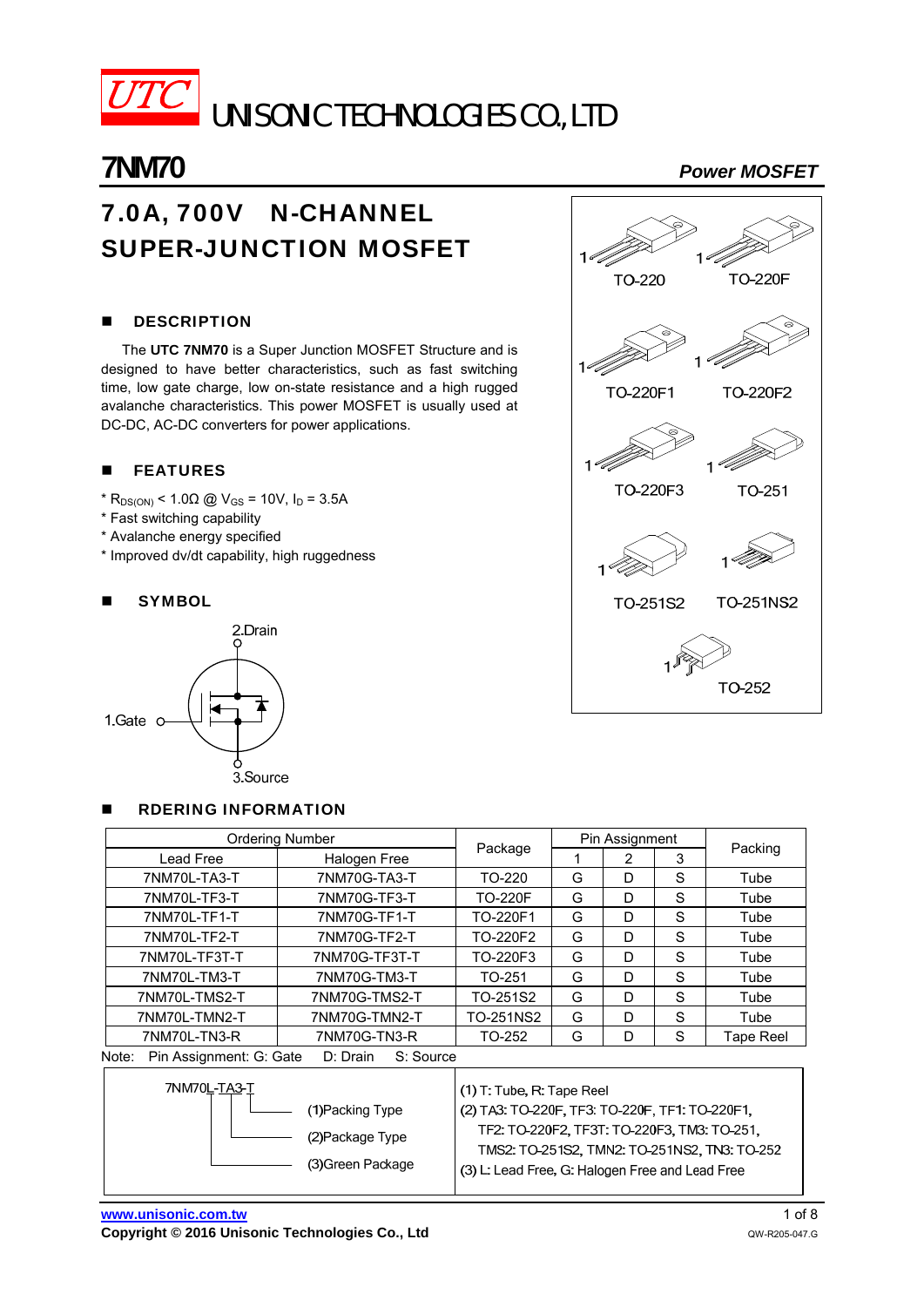# **MARKING**



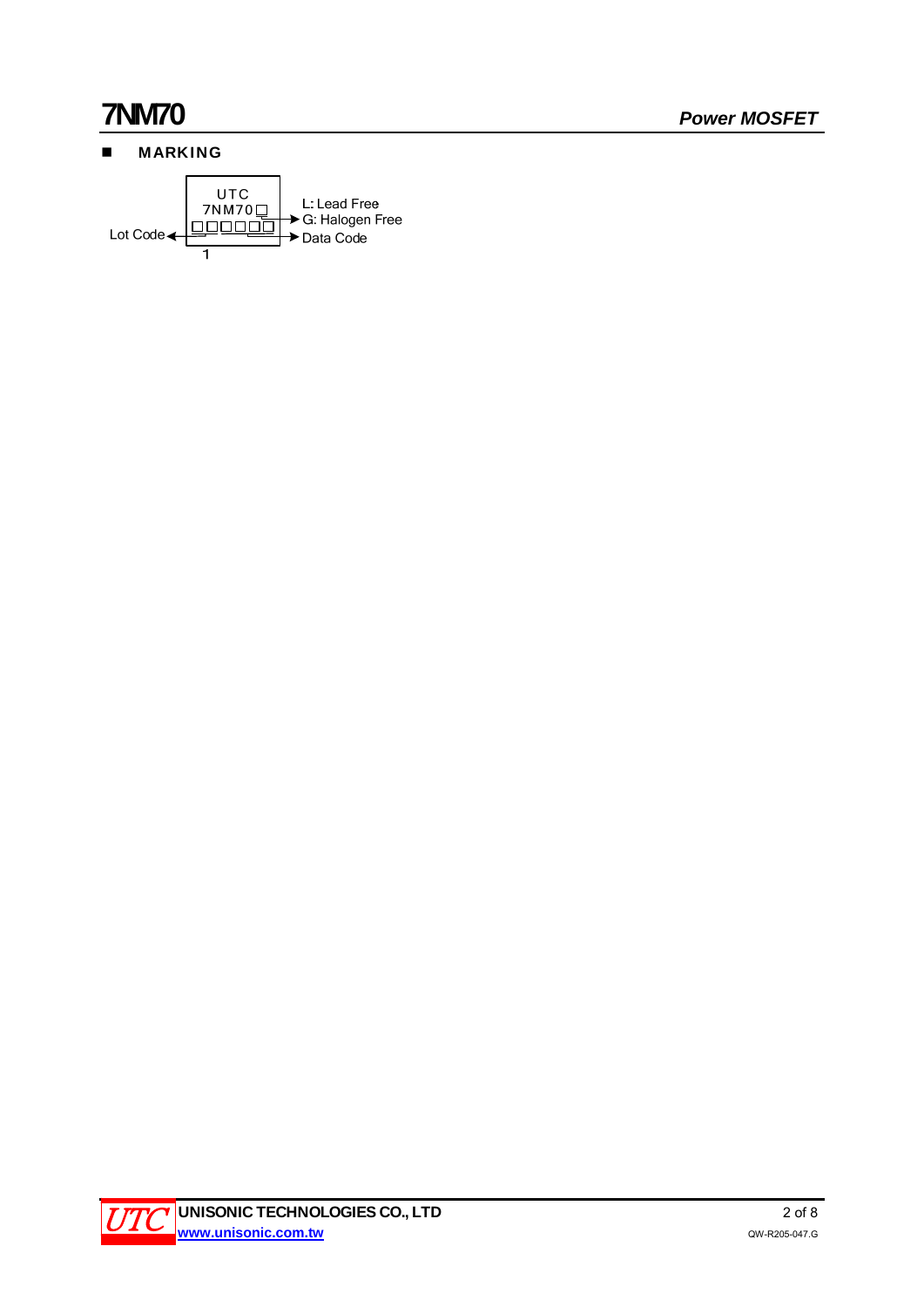# ABSOLUTE MAXIMUM RATINGS  $(T_C = 25^{\circ}C,$  unless otherwise specified)

| <b>PARAMETER</b>                         |                                     | <b>SYMBOL</b>          | <b>RATINGS</b>  | UNIT        |
|------------------------------------------|-------------------------------------|------------------------|-----------------|-------------|
| Drain-Source Voltage                     |                                     | $V_{DSS}$              | 700             | $\vee$      |
| Gate-Source Voltage                      |                                     | $V$ <sub>GSS</sub>     | ±30             | $\vee$      |
| Continuous Drain Current                 |                                     | $I_{\text{D}}$         | 7.0             | A           |
| Drain Current Pulsed (Note 2)            |                                     | <b>I</b> <sub>DM</sub> | 28              | A           |
| Avalanche Current (Note 2)               |                                     | <b>LAR</b>             | 1.9             | A           |
| Avalanche Energy, Single Pulsed (Note 3) |                                     | $E_{AS}$               | 180             | mJ          |
| Peak Diode Recovery dv/dt (Note 4)       |                                     | dv/dt                  | 4.2             | V/ns        |
| Power Dissipation                        | TO-220                              |                        | 142             | W           |
|                                          | TO-220F/TO-220F1<br>TO-220F3        |                        | 48              | W           |
|                                          | TO-220F2                            | $P_D$                  | 50              | W           |
|                                          | TO-251/TO-251S2<br>TO-251NS2/TO-252 |                        | 60              | W           |
| Junction Temperature                     |                                     | T.                     | $+150$          | $^{\circ}C$ |
| Storage Temperature                      |                                     | T <sub>STG</sub>       | $-55 \sim +150$ | °C          |

Notes: 1. Absolute maximum ratings are those values beyond which the device could be permanently damaged. Absolute maximum ratings are stress ratings only and functional device operation is not implied.

2. Repetitive Rating: Pulse width limited by maximum junction temperature.

3. L=100mH, I<sub>AS</sub>=1.9A, V<sub>DD</sub>=50V, R<sub>G</sub>=25 Ω, Starting T<sub>J</sub>=25°C.

4.  $I_{SD}$  ≤ 7.0A, di/dt ≤200A/µs,  $V_{DD}$  ≤ B $V_{DSS}$ , Starting T<sub>J</sub>=25°C.

### **THERMAL DATA**

| <b>PARAMETER</b>    |                                     | <b>SYMBOL</b>     | <b>RATING</b> | <b>UNIT</b>   |  |
|---------------------|-------------------------------------|-------------------|---------------|---------------|--|
| Junction to Ambient | TO-220/TO-220F<br>TO-220F1/TO-220F2 |                   | 62.5          | $\degree$ C/W |  |
|                     | TO-220F3                            | $\theta_{JA}$     |               |               |  |
|                     | TO-251/TO-251S2<br>TO-251NS2/TO-252 |                   | 110           |               |  |
| Junction to Case    | TO-220                              |                   | 0.88          |               |  |
|                     | TO-220F/TO-220F1<br>TO-220F3        |                   | 2.6           | $\degree$ C/W |  |
|                     | TO-220F2                            | $\theta_{\rm JC}$ | 2.5           |               |  |
|                     | TO-251/TO-251S2<br>TO-251NS2/TO-252 |                   | 2.08          |               |  |

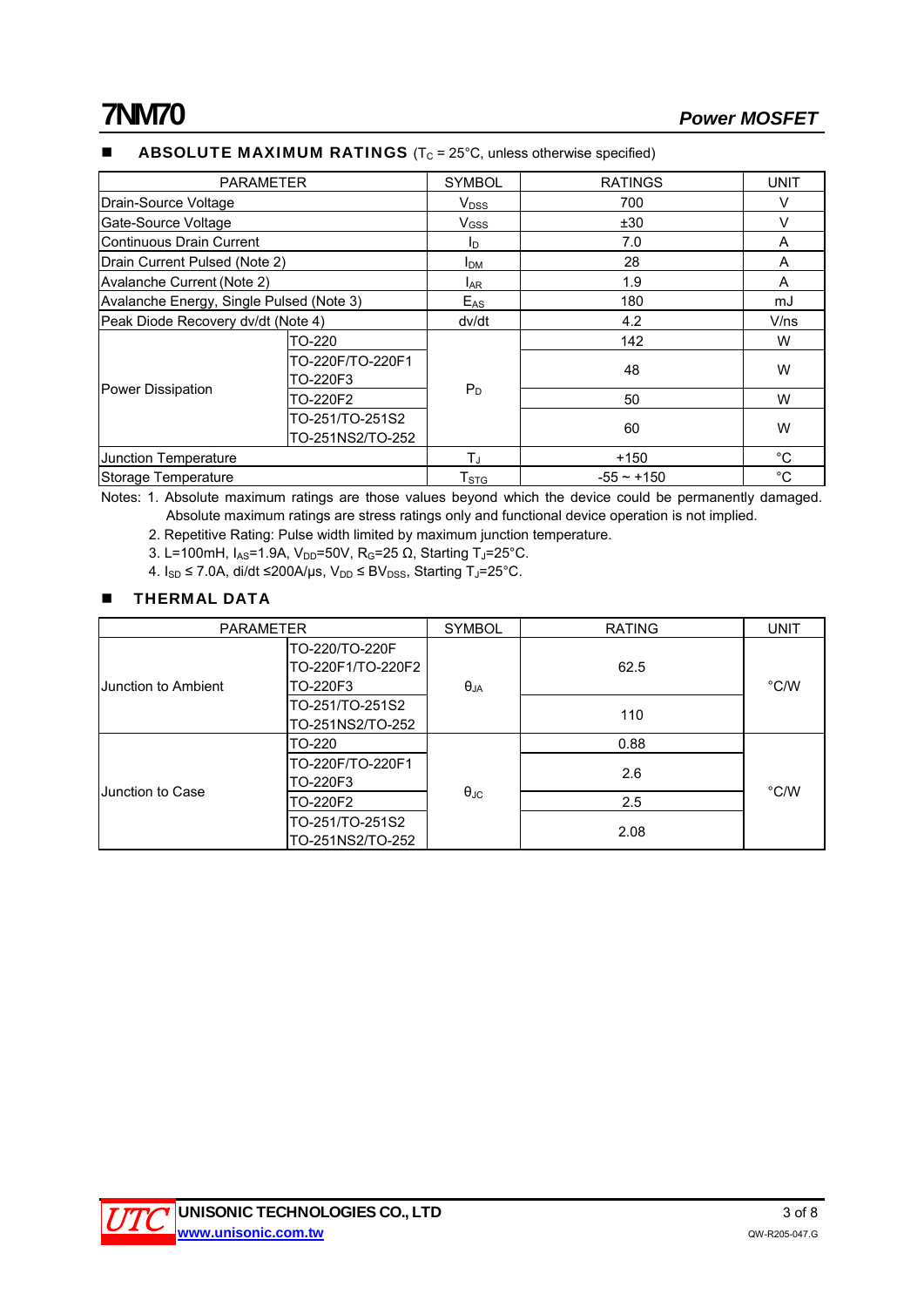### **ELECTRICAL CHARACTERISTICS**  $(T_J = 25^\circ C$ , unless otherwise specified)

| <b>PARAMETER</b>                                |         | <b>SYMBOL</b>           | <b>TEST CONDITIONS</b>                                     | <b>MIN</b> | <b>TYP</b> |        | MAX UNIT |
|-------------------------------------------------|---------|-------------------------|------------------------------------------------------------|------------|------------|--------|----------|
| OFF CHARACTERISTICS                             |         |                         |                                                            |            |            |        |          |
| Drain-Source Breakdown Voltage                  |         | <b>BV<sub>DSS</sub></b> | $V_{GS}$ = 0V, $I_D$ = 250µA                               | 700        |            |        | V        |
| Drain-Source Leakage Current                    |         | $I_{\text{DSS}}$        | $V_{DS}$ = 700V, $V_{GS}$ = 0V                             |            |            | 10     | μA       |
| Gate-Source Leakage Current                     | Forward |                         | $V_{GS}$ = 30V, $V_{DS}$ = 0V                              |            |            | 100    | nA       |
|                                                 | Reverse | $_{\text{GSS}}$         | $V_{GS}$ = -30V, $V_{DS}$ = 0V                             |            |            | $-100$ | nA       |
| <b>ON CHARACTERISTICS</b>                       |         |                         |                                                            |            |            |        |          |
| Gate Threshold Voltage                          |         | $V_{GS(TH)}$            | $V_{DS} = V_{GS}$ , $I_D = 250 \mu A$                      | 2.5        |            | 4.5    | $\vee$   |
| Drain-Source ON-State Resistance                |         | $R_{DS(ON)}$            | $V_{GS}$ = 10V, $I_D$ = 3.5A                               |            |            | 1.0    | Ω        |
| <b>DYNAMIC CHARACTERISTICS</b>                  |         |                         |                                                            |            |            |        |          |
| Input Capacitance                               |         | $C_{ISS}$               |                                                            |            | 400        |        | pF       |
| <b>Output Capacitance</b>                       |         | C <sub>oss</sub>        | $V_{GS}$ =0V, $V_{DS}$ =25V, f=1.0MHz                      |            | 223        |        | pF       |
| Reverse Transfer Capacitance                    |         | $C_{\text{RSS}}$        |                                                            |            | 23         |        | pF       |
| <b>SWITCHING CHARACTERISTICS</b>                |         |                         |                                                            |            |            |        |          |
| Total Gate Charge (Note 1)                      |         | $Q_{G}$                 | $V_{DS}$ =50V, V <sub>GS</sub> =10V, I <sub>D</sub> =1.3A, |            | 19         |        | nC       |
| Gate to Source Charge                           |         | $Q_{GS}$                | $I_G = 100 \mu A$ (Note 1, 2)                              |            | 5          |        | пC       |
| Gate to Drain Charge                            |         | $Q_{DD}$                |                                                            |            | 5.2        |        | nC       |
| Turn-ON Delay Time (Note 1)                     |         | $t_{D(ON)}$             |                                                            |            | 50         |        | ns       |
| <b>Rise Time</b>                                |         | $t_{\mathsf{R}}$        | $V_{DD} = 30V$ , $V_{GS} = 10V$ ,                          |            | 70         |        | ns       |
| Turn-OFF Delay Time                             |         | $t_{D(OFF)}$            | $ID=0.5A$ , R <sub>G</sub> =25Ω (Note 1, 2)                |            | 140        |        | ns       |
| Fall-Time                                       |         | $t_{\rm F}$             |                                                            |            | 65         |        | ns       |
| SOURCE- DRAIN DIODE RATINGS AND CHARACTERISTICS |         |                         |                                                            |            |            |        |          |
| Maximum Body-Diode Continuous Current           |         | $\mathsf{I}_\mathsf{S}$ |                                                            |            |            | 7.0    | Α        |
| Maximum Body-Diode Pulsed Current               |         | I <sub>SM</sub>         |                                                            |            |            | 28     | Α        |
| Drain-Source Diode Forward Voltage (Note 1)     |         | $V_{SD}$                | $I_S$ =7.0A, $V_{GS}$ =0V                                  |            |            | 1.4    | $\vee$   |
| Body Diode Reverse Recovery Time (Note 1)       |         | $t_{rr}$                | $I_S = 7.0A, V_{GS} = 0V,$                                 |            | 317        |        | ns       |
| Body Diode Reverse Recovery Charge              |         | $Q_{rr}$                | $dl_F/dt = 100A/\mu s$                                     |            | 3.03       |        | μC       |

Notes: 1. Pulse Test: Pulse width ≤ 300μs, Duty cycle ≤ 2%

2. Essentially independent of operating temperature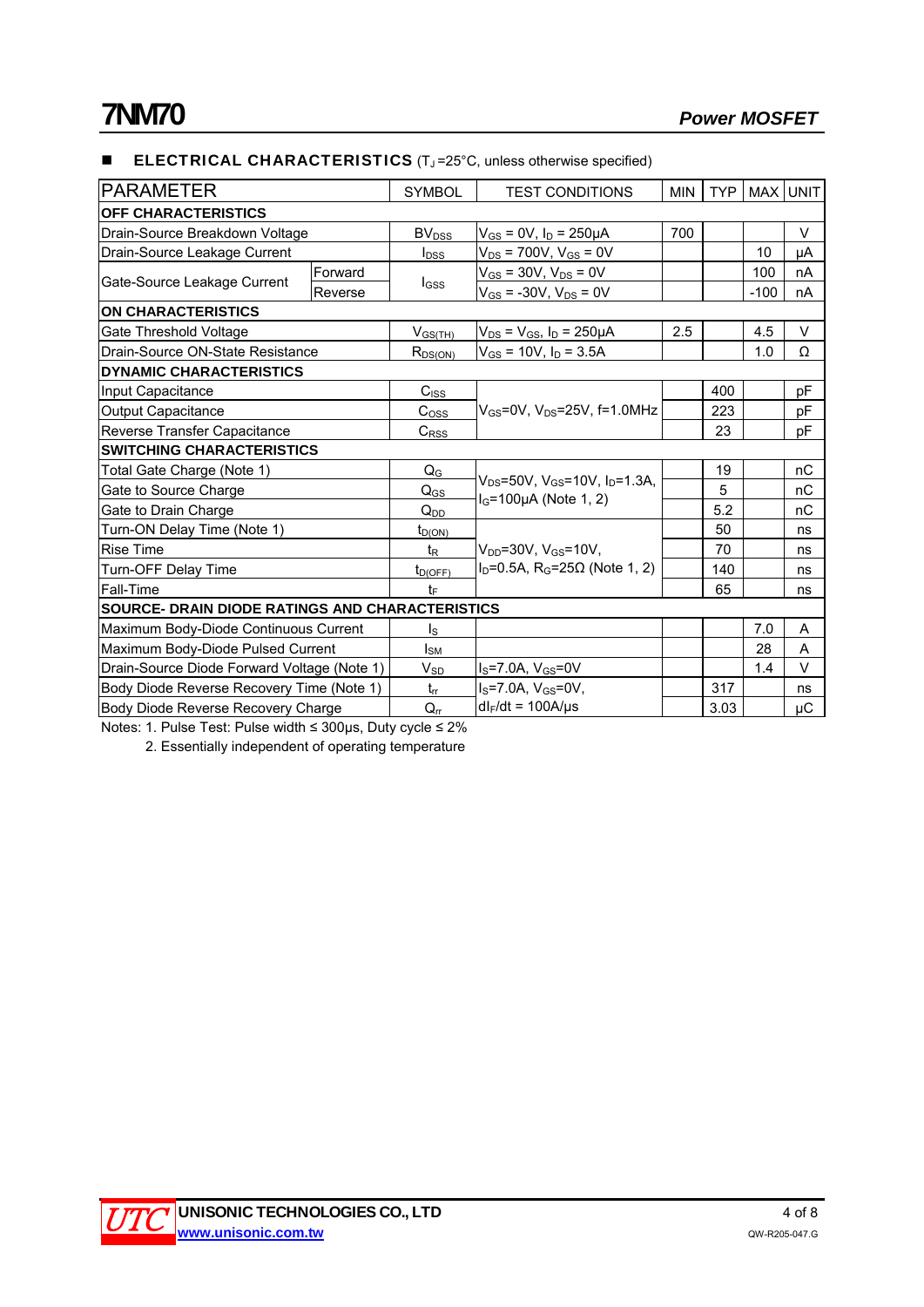# TEST CIRCUITS AND WAVEFORMS



Peak Diode Recovery dv/dt Waveforms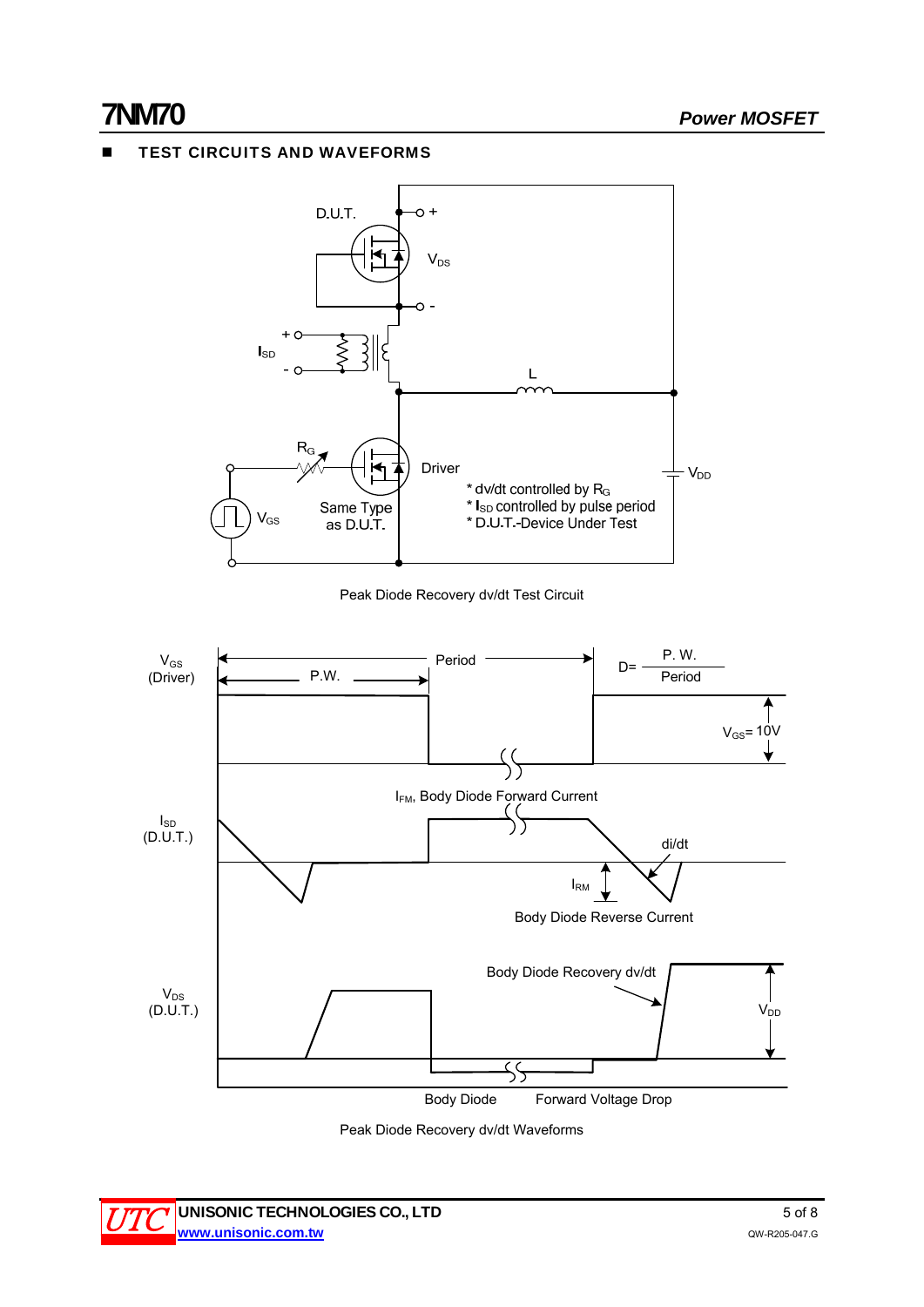# TEST CIRCUITS AND WAVEFORMS (Cont.)



Unclamped Inductive Switching Test Circuit Unclamped Inductive Switching Waveforms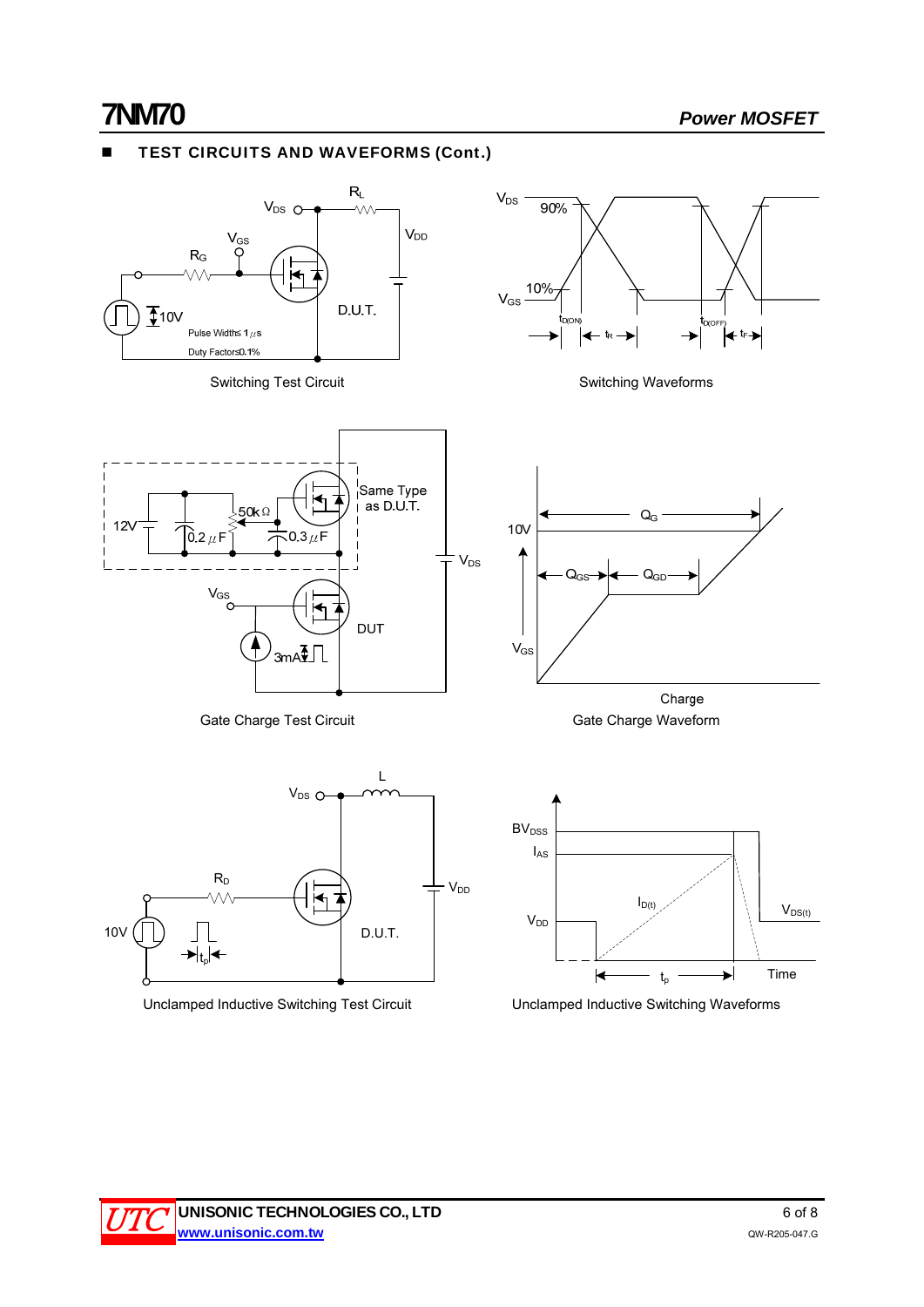

## UNISONIC TECHNOLOGIES CO., LTD 7 of 8 **www.unisonic.com.tw** QW-R205-047.G